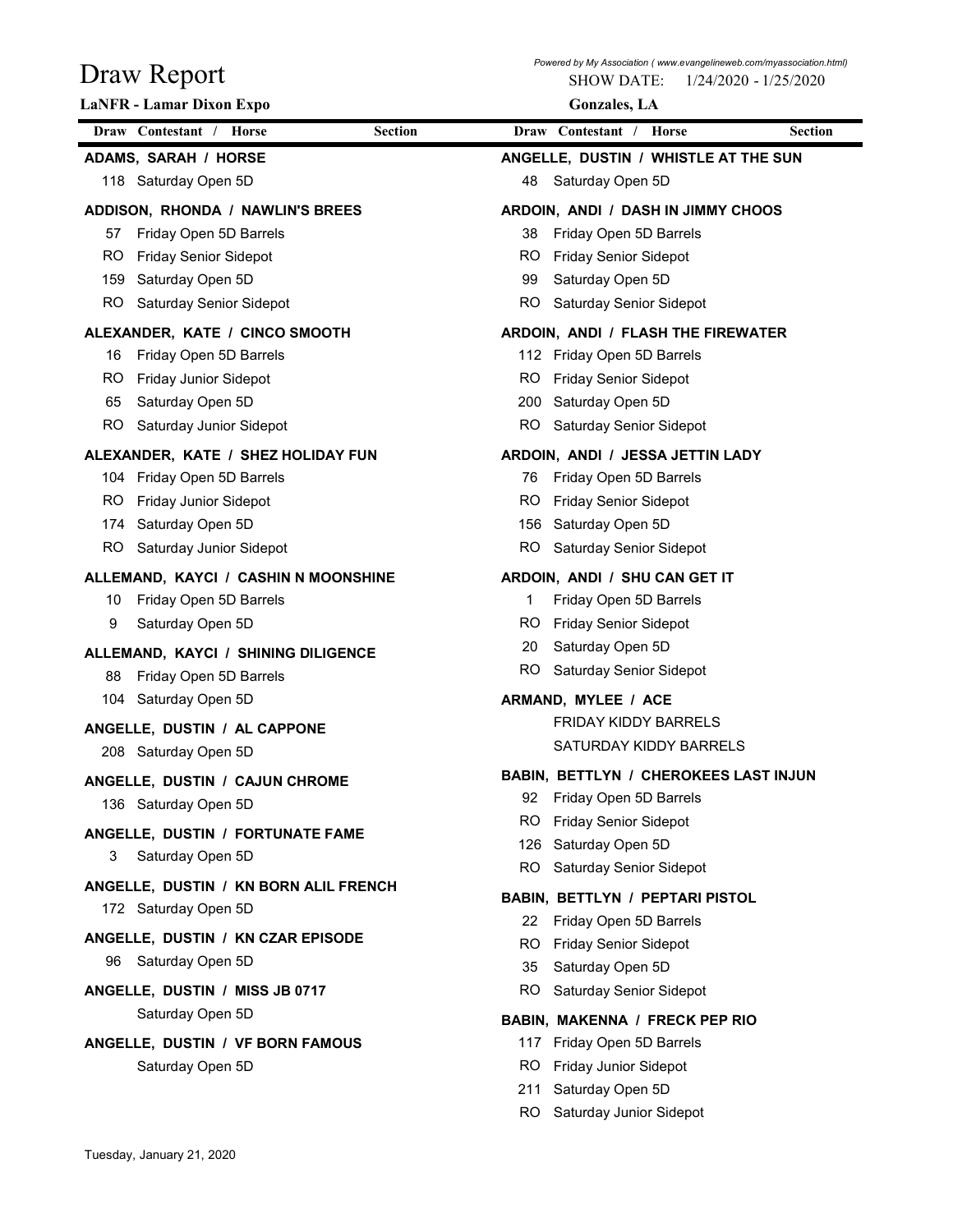| Draw Report                                     |                | <b>SHOW DATE:</b><br>$1/24/2020 - 1/25/2020$ |
|-------------------------------------------------|----------------|----------------------------------------------|
| <b>LaNFR</b> - Lamar Dixon Expo                 |                | <b>Gonzales</b> , LA                         |
| Draw Contestant / Horse                         | <b>Section</b> | Draw Contestant / Horse<br><b>Section</b>    |
| <b>BABIN, MAKENNA / IMANONSTOP GOOSE</b>        |                | BLANCHET, MICHELLE / DESIGN TA BE FAMOUS     |
| Friday Open 5D Barrels                          |                | 198 Saturday Open 5D                         |
| Friday Junior Sidepot<br>RO.                    |                | BLANCHET, MICHELLE / RYDINTHATFANCYREBA      |
| Saturday Open 5D                                |                | 127 Saturday Open 5D                         |
| Saturday Junior Sidepot<br>RO.                  |                | BLANCHET, MICHELLE / TY COLOUR ME FRENCH     |
| BADEAUX, SOPHIE / WHAT A WRECK ROAD             |                | Saturday Open 5D<br>5                        |
| Saturday Youth 4D Barrels<br>11                 |                | BOUDREAUX, COURTNIE / BOONS MC BLUE          |
| 143 Saturday Open 5D                            |                | Friday Open 5D Barrels                       |
| <b>BALDWIN, MIA / FRENCH MISS OTOE</b>          |                | Saturday Open 5D<br>177                      |
| Friday Open 5D Barrels<br>71                    |                | <b>BOURG, OLIVIA / HORSE</b>                 |
| RO.<br>Friday Junior Sidepot                    |                | SATURDAY KIDDY BARRELS                       |
| 158 Saturday Open 5D                            |                | 18 Saturday Youth 4D Barrels                 |
| RO Saturday Junior Sidepot                      |                | <b>BREEDEN, RILEY / MASTER CARTEL</b>        |
| <b>BANKSTON, ATLEY / HORSE</b>                  |                | 42 Friday Open 5D Barrels                    |
| SATURDAY KIDDY BARRELS                          |                | Saturday Open 5D<br>56                       |
| <b>BANKSTON, MILLIE / SLICK QUICK AND SHADY</b> |                | <b>BROWN, KAMON / FANCY</b>                  |
| Saturday Open 5D<br>29                          |                | Friday Youth 4D Barrels                      |
| <b>BARNETT, ELLA / SMART STAR BAR</b>           |                | 108 Friday Open 5D Barrels                   |
| SATURDAY KIDDY BARRELS                          |                | Saturday Youth 4D Barrels                    |
| BEGNAUD, MICHELLE / I PREFER YOU                |                | 196 Saturday Open 5D                         |
| 110 Friday Open 5D Barrels                      |                | <b>BROWN, KAMON / PEGASUS</b>                |
| 204 Saturday Open 5D                            |                | Friday Youth 4D Barrels<br>13                |
| BEGNAUD, MICHELLE / LR U GOTTA B KIDDIN         |                | Friday Open 5D Barrels<br>50                 |
| Friday Open 5D Barrels<br>9                     |                | Saturday Youth 4D Barrels<br>7               |
| Saturday Open 5D<br>10                          |                | Saturday Open 5D<br>92                       |
| BEGNAUD, MICHELLE / MISS SILVER GEORGIA         |                | BRUMFIELD, RILEY / CALLIE                    |
| Friday Open 5D Barrels<br>63                    |                | Friday Open 5D Barrels<br>17                 |
| 120 Saturday Open 5D                            |                | Saturday Open 5D<br>31                       |
| BESSON, LORRAINE / FRENCHMANS ASA               |                | RO.<br>Saturday Junior Sidepot               |
| 185 Saturday Open 5D                            |                | BRUMFIELD, RILEY / COOSA MINT PATTI          |
| <b>Saturday Senior Sidepot</b><br>RO.           |                | 210 Saturday Open 5D                         |
| BIRKICHT, DONNIS / HONOR MASTER LEO             |                | RO<br>Saturday Junior Sidepot                |
| Friday Open 5D Barrels<br>46.                   |                | <b>BRUMFIELD, RILEY / TANGO</b>              |
| <b>Friday Senior Sidepot</b><br>RO.             |                | Friday Open 5D Barrels<br>96                 |
| Saturday Open 5D<br>22                          |                | 135 Saturday Open 5D                         |
| Saturday Senior Sidepot<br>RO.                  |                | RO.<br>Saturday Junior Sidepot               |
| BLACK, APRIL / CHIPS NATIVE DUNIT               |                | BRUNO, JESSI / LENA FAJITA ROSE              |
|                                                 |                | Saturday Open 5D<br>97                       |
| 163 Saturday Open 5D                            |                |                                              |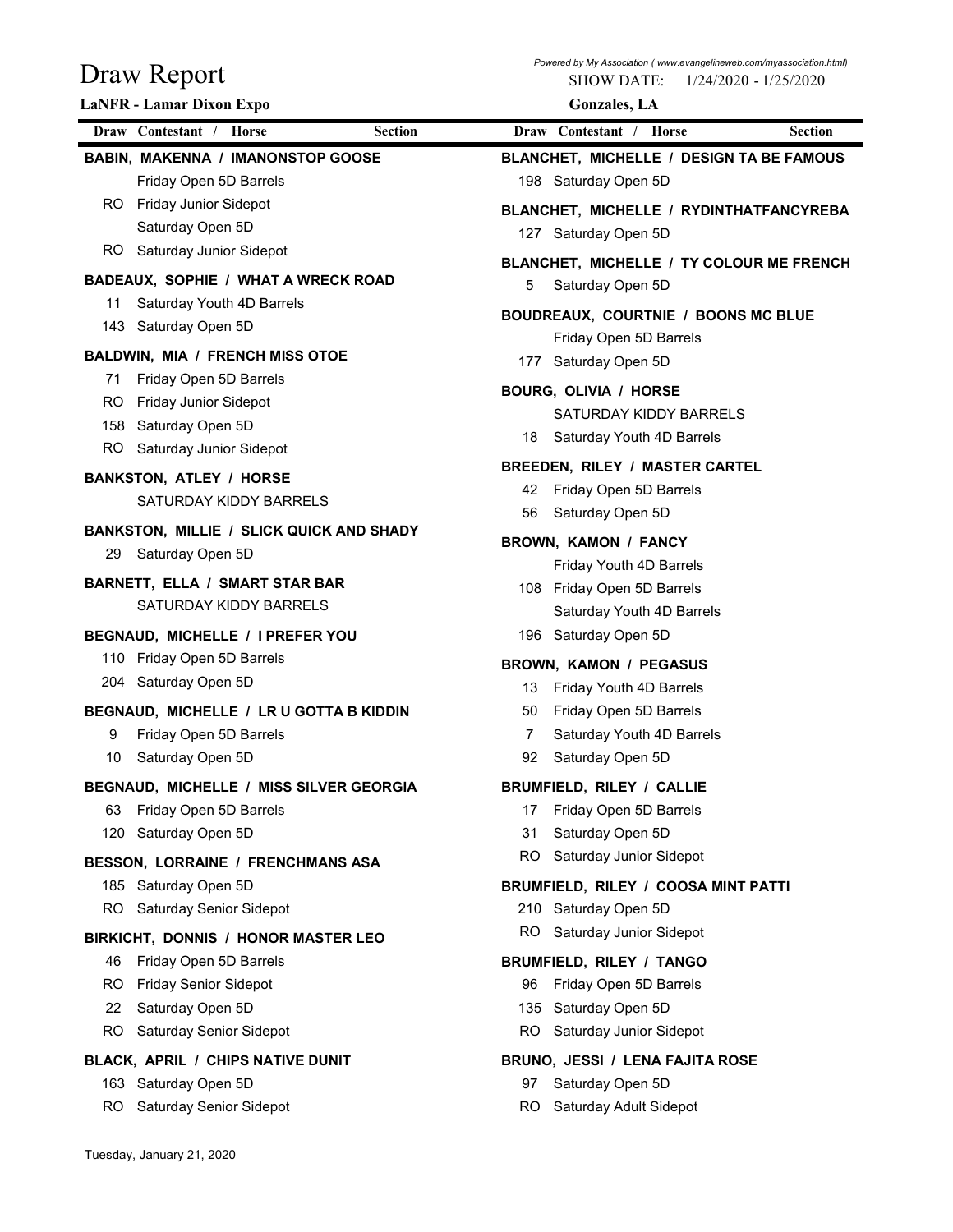| Draw Report                                 | Powered by My Association (www.evangelineweb.com/myassociation.html)<br><b>SHOW DATE:</b><br>1/24/2020 - 1/25/2020 |
|---------------------------------------------|--------------------------------------------------------------------------------------------------------------------|
| LaNFR - Lamar Dixon Expo                    | <b>Gonzales</b> , LA                                                                                               |
| Draw Contestant / Horse<br><b>Section</b>   | Draw Contestant / Horse<br><b>Section</b>                                                                          |
| <b>BURNS, BONNIE / FORTUNE</b>              | CHISHOLM, STEPHANIE / FRECKLE CAT                                                                                  |
| Friday Open 5D Barrels<br>54                | Friday Open 5D Barrels<br>73                                                                                       |
| <b>Friday Senior Sidepot</b><br>RO.         | Saturday Open 5D<br>58                                                                                             |
| Saturday Open 5D<br>59                      | Saturday Senior Sidepot<br>RO                                                                                      |
| <b>RO</b><br><b>Saturday Senior Sidepot</b> | COFFMAN, ADRIANNA / CREDIT IN THE RED                                                                              |
| CALO, JOY / EMMA                            | Friday Open 5D Barrels<br>34                                                                                       |
| Friday Open 5D Barrels<br>59                | Saturday Open 5D<br>47                                                                                             |
| <b>RO</b><br><b>Friday Senior Sidepot</b>   | <b>COFFMAN, ADRIANNA / JESSE</b>                                                                                   |
| 83<br>Saturday Open 5D                      | 106 Friday Open 5D Barrels                                                                                         |
| RO.<br>Saturday Senior Sidepot              | Saturday Open 5D<br>173                                                                                            |
| CANNON, BETH / JESS A LADYS MAN             | <b>COMMANDER, JAMES / FIREWATER CIRCLE</b>                                                                         |
| 45 Saturday Open 5D                         | 102 Friday Open 5D Barrels                                                                                         |
| RO Saturday Senior Sidepot                  | 155 Saturday Open 5D                                                                                               |
| CARLIN, RYLEE / MINI DO RUN RUN             | COMMANDER, JAMES / VF PICO STINSON                                                                                 |
| Friday Open 5D Barrels<br>28                | Friday Open 5D Barrels                                                                                             |
| RO.<br>Friday Junior Sidepot                | <b>Friday Adult Sidepot</b><br>RO                                                                                  |
| 66<br>Saturday Open 5D                      | Saturday Open 5D<br>28                                                                                             |
| <b>RO</b><br>Saturday Junior Sidepot        | <b>RO</b><br>Saturday Adult Sidepot                                                                                |
| CARLIN, RYLEE / WAR PEPONITA                | CORKERN, EMALEIGH / WASABI MAKES ME HOT                                                                            |
| Friday Open 5D Barrels<br>100               | Friday Open 5D Barrels<br>68                                                                                       |
| Friday Junior Sidepot<br>RO.                | Saturday Open 5D<br>90                                                                                             |
| 191<br>Saturday Open 5D                     | CREEKMORE, MACI / MOODY WITH A BOOTY                                                                               |
| Saturday Junior Sidepot<br><b>RO</b>        | 105 Saturday Open 5D                                                                                               |
| CARTER, AUBREY / MISS PEPPYS STARDUST       | <b>RO</b><br>Saturday Junior Sidepot                                                                               |
| SATURDAY KIDDY BARRELS                      | CULPEPPER, ROBERTA / JAKE                                                                                          |
| Saturday Youth 4D Barrels<br>23             | Friday Open 5D Barrels<br>19                                                                                       |
| 88<br>Saturday Open 5D                      | <b>Friday Senior Sidepot</b><br>RO.                                                                                |
| CARTER, CADE / LNR SASSY BOON               | Saturday Open 5D<br>189                                                                                            |
| Saturday Youth 4D Barrels<br>13             | Saturday Senior Sidepot<br>RO.                                                                                     |
| Saturday Open 5D<br>67                      | CURRY, COLBY ELLEN / COWBOYS DREAM 144                                                                             |
| CHAISSON, GABBY / SMOKEY JOE                | Saturday Open 5D<br>36                                                                                             |
| Saturday Open 5D<br>80                      | Saturday Junior Sidepot<br>RO.                                                                                     |
| RO<br>Saturday Junior Sidepot               |                                                                                                                    |
| CHAMPAGNE, JULIA / TWEETY SPEEDY CORD       | CURRY, COLBY ELLEN / WHISKEY BABY<br>197 Saturday Open 5D                                                          |
| Saturday Open 5D<br>141                     | Saturday Junior Sidepot<br>RO.                                                                                     |
| Saturday Junior Sidepot<br>RO.              |                                                                                                                    |
|                                             | DAIGLE, TONI / SLING SHOT                                                                                          |
|                                             | Friday Open 5D Barrels<br>86                                                                                       |
|                                             | 165 Saturday Open 5D                                                                                               |
|                                             |                                                                                                                    |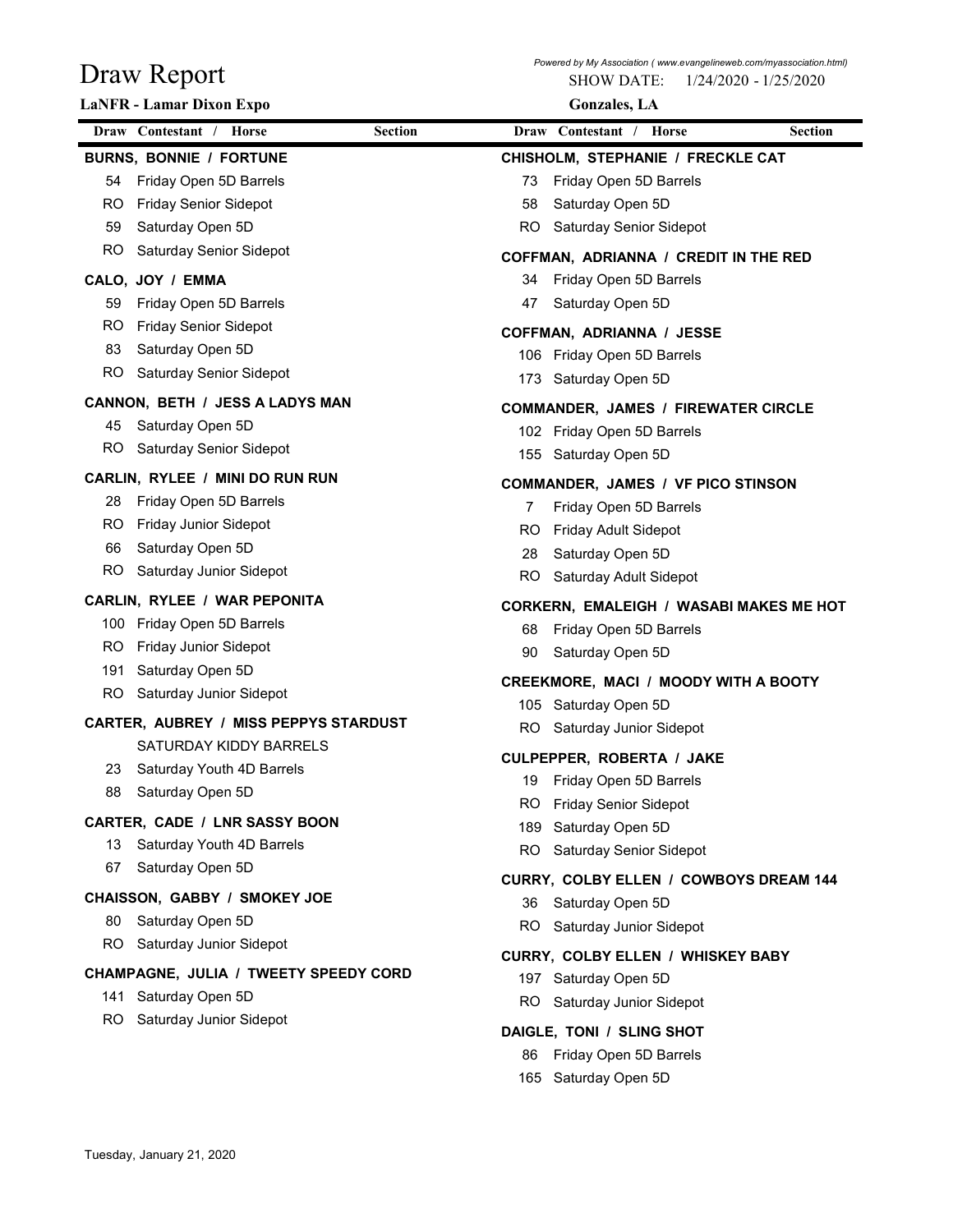| LaNFR - Lamar Dixon Expo<br><b>Gonzales</b> , LA<br>Draw Contestant / Horse<br>Draw Contestant / Horse<br><b>Section</b><br><b>Section</b><br>DAIGLE, TONI / SUPAFREAK<br>DUPREE, LINDSEY / NATIVE SMASHIN DIVA<br>Friday Open 5D Barrels<br>Friday Open 5D Barrels<br>6<br>72<br>55<br>Saturday Open 5D<br>112 Saturday Open 5D<br>DARTEZ, BRAXTON / SWAYZE<br>ERVIN, AUDREE / COLE<br>Saturday Open 5D<br>124 Saturday Open 5D<br>76<br>Saturday Junior Sidepot<br>RO.<br>ERVIN, AUDREE / MUMMAS POCO DUNNY                           |
|-----------------------------------------------------------------------------------------------------------------------------------------------------------------------------------------------------------------------------------------------------------------------------------------------------------------------------------------------------------------------------------------------------------------------------------------------------------------------------------------------------------------------------------------|
|                                                                                                                                                                                                                                                                                                                                                                                                                                                                                                                                         |
|                                                                                                                                                                                                                                                                                                                                                                                                                                                                                                                                         |
|                                                                                                                                                                                                                                                                                                                                                                                                                                                                                                                                         |
| DAUGHENBAUGH, LANEE / MACS LEO LOLLIPOP<br>202 Saturday Open 5D<br>Friday Youth 4D Barrels<br>10<br>ERVIN, AUDREE / SHILOH<br>Saturday Youth 4D Barrels<br>26<br>Saturday Open 5D<br>DAUGHENBAUGH, MEGAN / HR DASH TA MOONLIG<br>FAIRCHILD, HADLEIGH / SUPER DAVE<br>Friday Open 5D Barrels<br>25<br><b>FRIDAY KIDDY BARRELS</b><br>Friday Adult Sidepot<br>RO.<br>SATURDAY KIDDY BARRELS<br>Saturday Open 5D<br>2<br>FITZGERALD-LEE, BRENNAN / MD MARJESTIC PEP<br><b>RO</b><br>Saturday Adult Sidepot<br>Friday Open 5D Barrels<br>82 |
| DAUGHENBAUGH, MEGAN / MAYBEABUG<br>RO<br><b>Friday Adult Sidepot</b><br>Friday Open 5D Barrels<br>98<br>GATLIN, EMILY / DEE MONEY MAN<br>RO.<br>Friday Adult Sidepot<br>Friday Youth 4D Barrels<br>140<br>Saturday Open 5D<br>RO Friday Open 5D Barrels<br><b>RO</b><br>Saturday Adult Sidepot<br>Saturday Youth 4D Barrels                                                                                                                                                                                                             |
| DAVIS, CATHERINE / SHA NAY NAY<br>Saturday Open 5D<br><b>RO</b><br>Saturday Open 5D<br>74<br>GATLIN, EMILY / DOCS STREAKING BYE<br>RO Saturday Junior Sidepot                                                                                                                                                                                                                                                                                                                                                                           |
| Friday Youth 4D Barrels<br>DEVALL, MANDI / PT GUNSMOKE<br>RO Friday Open 5D Barrels<br>Saturday Open 5D<br>49<br>Saturday Youth 4D Barrels<br>28<br>Saturday Adult Sidepot<br>RO.<br>Saturday Open 5D<br>RO.                                                                                                                                                                                                                                                                                                                            |
| DEVALL, NANCY / REBEL MAN HANCOCK<br>GATLIN, EMILY / FIRST DOWN ROANY<br>Friday Open 5D Barrels<br>77<br>Friday Youth 4D Barrels<br><b>Friday Senior Sidepot</b><br>RO.<br>Friday Open 5D Barrels<br>RO.<br>Saturday Open 5D<br>81<br>2<br>Saturday Youth 4D Barrels<br><b>RO</b><br>Saturday Senior Sidepot<br>RO<br>Saturday Open 5D                                                                                                                                                                                                  |
| DEVALL, RONNIE / MISS WISE COUNTRY<br>GATLIN, EMILY / MI LA CHICA ROSA<br>Friday Open 5D Barrels<br>49<br>Friday Youth 4D Barrels<br>RO.<br><b>Friday Senior Sidepot</b><br>RO Friday Open 5D Barrels<br>147<br>Saturday Open 5D<br>Saturday Youth 4D Barrels<br>RO.<br>Saturday Senior Sidepot<br>Saturday Open 5D<br>RO.                                                                                                                                                                                                              |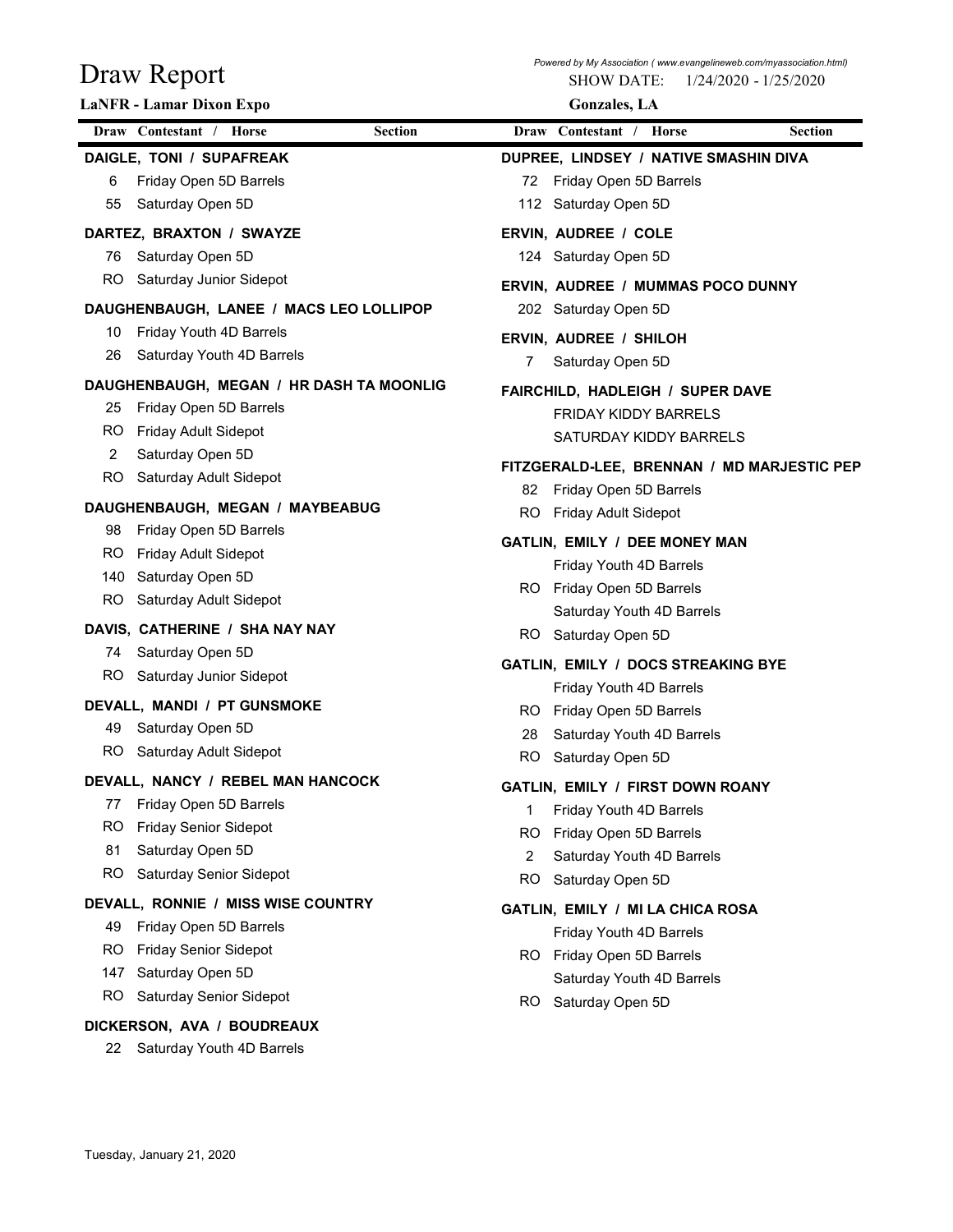| Draw Report                                                       | Powered by My Association ( www.evangelineweb.com/myassociation.html)<br><b>SHOW DATE:</b><br>1/24/2020 - 1/25/2020 |
|-------------------------------------------------------------------|---------------------------------------------------------------------------------------------------------------------|
| <b>LaNFR</b> - Lamar Dixon Expo                                   | <b>Gonzales</b> , LA                                                                                                |
| Draw Contestant / Horse<br><b>Section</b>                         | Draw Contestant /<br>Horse<br>Section                                                                               |
| GILBERT, KIMBERLY / JETTIN                                        | GUILLORY, TONY / OGOODGRACIOUS                                                                                      |
| Friday Open 5D Barrels                                            | Friday Open 5D Barrels<br>85                                                                                        |
| Friday Adult Sidepot<br>RO.                                       | <b>Friday Senior Sidepot</b><br>RO                                                                                  |
| Saturday Open 5D<br>107                                           | Saturday Open 5D<br>86                                                                                              |
| Saturday Adult Sidepot<br>RO                                      | Saturday Senior Sidepot<br><b>RO</b>                                                                                |
| GIOVENGO, VICTORIA / PERKS DARK ANGEL                             | HANKINS, DAWN / PILOTOS DREAM                                                                                       |
| Friday Open 5D Barrels<br>79                                      | Friday Open 5D Barrels<br>52                                                                                        |
| Friday Adult Sidepot<br>RO.                                       | RO<br>Friday Adult Sidepot                                                                                          |
| Saturday Open 5D<br>53<br>RO                                      | Saturday Open 5D<br>50<br>RO                                                                                        |
| Saturday Adult Sidepot                                            | Saturday Adult Sidepot                                                                                              |
| GIROIR, JALYN / WATCH NICKIES BABE                                | HARP, BAILEE / DO YA WANNA DUAL                                                                                     |
| Friday Youth 4D Barrels<br>Saturday Youth 4D Barrels<br>25        | Friday Youth 4D Barrels<br>Friday Open 5D Barrels<br>97                                                             |
|                                                                   | Saturday Youth 4D Barrels<br>3                                                                                      |
| GORDON, LEVI / TOT                                                | Saturday Open 5D<br>192                                                                                             |
| Saturday Open 5D<br>150<br>Saturday Junior Sidepot<br>RO          | HARP, BAILEE / LENAS RED MONEY                                                                                      |
|                                                                   | Friday Youth 4D Barrels                                                                                             |
| <b>GRANTHAM, CANDACE / AK SKIPPA FRECKELS</b>                     | RO Friday Open 5D Barrels                                                                                           |
| 109 Friday Open 5D Barrels<br>Saturday Open 5D<br>111             | Saturday Youth 4D Barrels                                                                                           |
|                                                                   | RO Saturday Open 5D                                                                                                 |
| <b>GRANTHAM, CANDACE / ZIP TY</b>                                 | HARRIS, KIERSTEN / FLIRTING IN RARE FORM                                                                            |
| Friday Open 5D Barrels<br>27<br>Saturday Open 5D<br>54            | 167 Saturday Open 5D                                                                                                |
|                                                                   | HARTMAN, BRIANNA / FRECKLES LITTLE HIGH                                                                             |
| GUILLORY, DEBBIE / FAME AND LUCK                                  | 162 Saturday Open 5D                                                                                                |
| 111 Friday Open 5D Barrels<br>RO.<br><b>Friday Senior Sidepot</b> | HARTMAN, BRIANNA / KISS MY BANG BANG                                                                                |
| Saturday Open 5D<br>151                                           | 62 Friday Open 5D Barrels                                                                                           |
| Saturday Senior Sidepot<br>RO.                                    | Saturday Open 5D<br>51                                                                                              |
| GUILLORY, DEBBIE / NATIVE CASH LEGACY                             | HATTEN, JULIA / JCS LENAS LITTLE DOC                                                                                |
| Friday Open 5D Barrels<br>65                                      | Friday Open 5D Barrels<br>66                                                                                        |
| <b>Friday Senior Sidepot</b><br>RO.                               | RO<br>Friday Adult Sidepot                                                                                          |
| Saturday Open 5D<br>69                                            | Saturday Open 5D<br>103                                                                                             |
| Saturday Senior Sidepot<br>RO.                                    | RO<br>Saturday Adult Sidepot                                                                                        |
| GUILLORY, DEBBIE / NATIVE SENIOR SIX                              | HAWKINS, ESTEE / NOBODY'S CALLIN                                                                                    |
| Friday Open 5D Barrels<br>8                                       | Friday Open 5D Barrels<br>39                                                                                        |
| <b>Friday Senior Sidepot</b><br>RO.                               | Friday Adult Sidepot<br>RO.                                                                                         |
| Saturday Open 5D<br>11                                            | Saturday Open 5D<br>190                                                                                             |
| Saturday Senior Sidepot<br>RO                                     | RO<br>Saturday Adult Sidepot                                                                                        |
|                                                                   | HODOUSKY, ALANA / MIDNIGHT                                                                                          |
|                                                                   | 109 Saturday Open 5D                                                                                                |
|                                                                   |                                                                                                                     |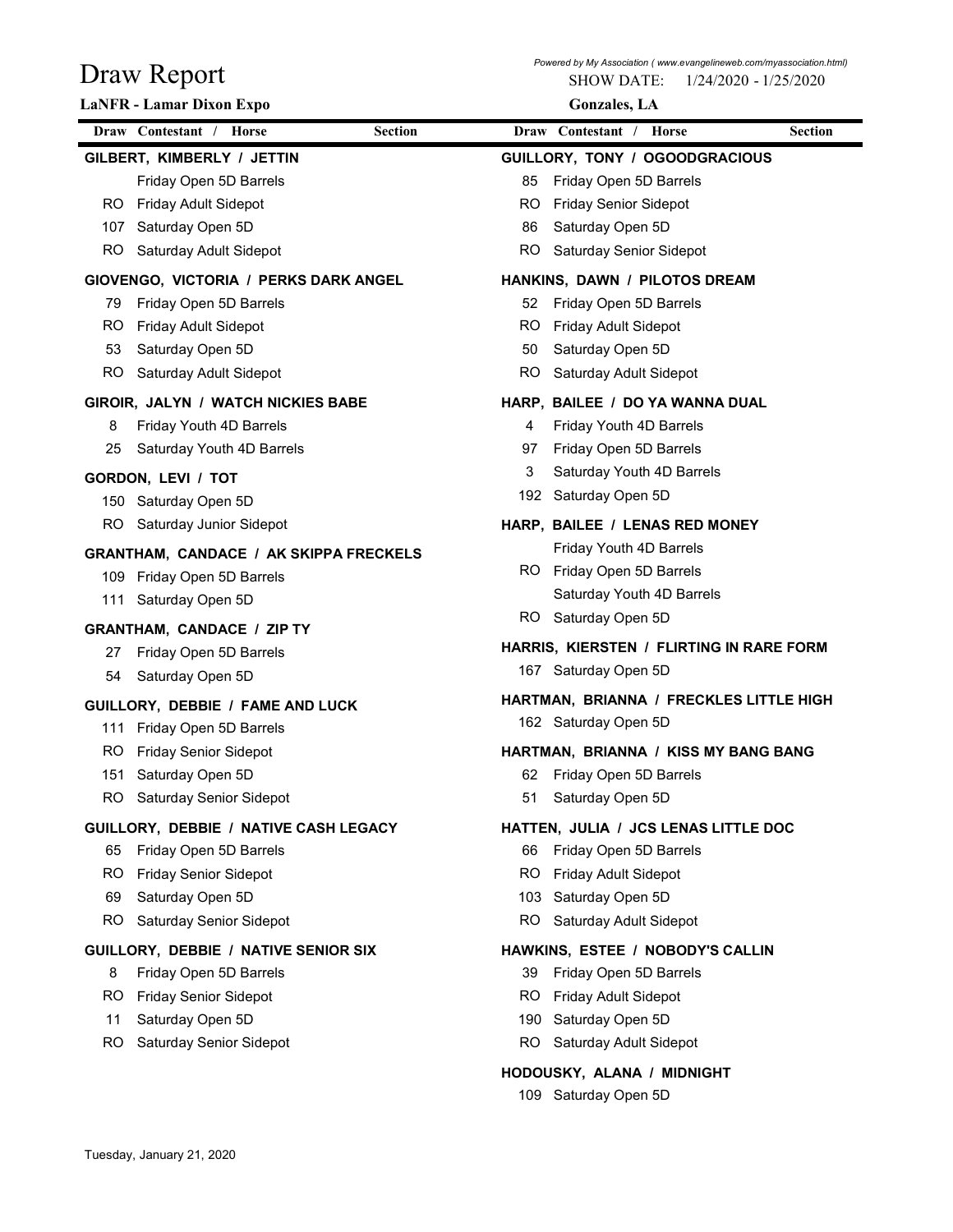| Draw Report                                                         | Powered by My Association (www.evangelineweb.com/myassociation.html)<br><b>SHOW DATE:</b> | 1/24/2020 - 1/25/2020 |
|---------------------------------------------------------------------|-------------------------------------------------------------------------------------------|-----------------------|
| LaNFR - Lamar Dixon Expo                                            | <b>Gonzales</b> , LA                                                                      |                       |
| Draw Contestant / Horse<br><b>Section</b>                           | Draw Contestant / Horse                                                                   | <b>Section</b>        |
| HOLMES, EMILIE / BRISCO FORTUNE GETTER                              | KNIGHT, EMMA / GINGER SNAP                                                                |                       |
| Friday Open 5D Barrels<br>91                                        | Friday Youth 4D Barrels<br>6                                                              |                       |
| 93<br>Saturday Open 5D                                              | Friday Open 5D Barrels<br>RO                                                              |                       |
| HOLMES, EMILIE / SUN FROSTED FRENCHMAN                              | Saturday Youth 4D Barrels<br>14                                                           |                       |
| Friday Open 5D Barrels<br>21                                        | Saturday Open 5D<br>RO                                                                    |                       |
| 38<br>Saturday Open 5D                                              | LACOUR, CARLA / PACKIN MAGIC TOO                                                          |                       |
| <b>RO</b><br>Saturday Adult Sidepot                                 | Saturday Open 5D<br>85                                                                    |                       |
| HUDSPETH, ASHLE' / LM ASHLES LIL ROSE                               | <b>RO</b><br>Saturday Senior Sidepot                                                      |                       |
| 53<br>Friday Open 5D Barrels                                        | LAFLEUR, KIMBRA / PERKS DISCO LADY                                                        |                       |
| 166<br>Saturday Open 5D                                             | Friday Open 5D Barrels<br>60                                                              |                       |
| RO<br>Saturday Junior Sidepot                                       | <b>Friday Senior Sidepot</b><br>RO.                                                       |                       |
| JEAN, ANGIE / HOLDINALLTHESEISES                                    | 137 Saturday Open 5D<br><b>Saturday Senior Sidepot</b><br>RO.                             |                       |
| Friday Open 5D Barrels<br>93                                        |                                                                                           |                       |
| <b>RO</b><br><b>Friday Senior Sidepot</b>                           | LANDRY, ALISA / EXTRA BAD N BOUJEE                                                        |                       |
| 170<br>Saturday Open 5D<br><b>RO</b><br>Saturday Senior Sidepot     | Friday Open 5D Barrels<br>43<br>Saturday Open 5D<br>180                                   |                       |
|                                                                     |                                                                                           |                       |
| JEAN, ANGIE / KN JASTR TAZZ TA FAME<br>Friday Open 5D Barrels<br>15 | LANGE, TRACEY / CRITTERS SUPERFLY<br>Saturday Open 5D<br>41                               |                       |
| <b>Friday Senior Sidepot</b><br>RO                                  |                                                                                           |                       |
| 27<br>Saturday Open 5D                                              | LASSEIGNE, DELANI / SKEEZIXS PLAYGIRL                                                     |                       |
| <b>RO</b><br>Saturday Senior Sidepot                                | Friday Open 5D Barrels<br>67<br>Friday Adult Sidepot<br>RO.                               |                       |
| JONES, HARLEY / JESSDEETASTIC                                       | Saturday Open 5D<br>72                                                                    |                       |
| 132 Saturday Open 5D                                                | Saturday Adult Sidepot<br>RO.                                                             |                       |
| JONES, HARLEY / RARE OVATION                                        | LATIOLAIS, HANNAH / SCOOTER N BOSTON                                                      |                       |
| Saturday Open 5D<br>71                                              | 148 Saturday Open 5D                                                                      |                       |
| KING, SARA / EYESMRBULLIONTWOYOU                                    | Saturday Adult Sidepot<br>RO.                                                             |                       |
| 46<br>Saturday Open 5D                                              | LEE, KORTNEY KAY / COLONEL FLITS MONEY                                                    |                       |
|                                                                     | Friday Open 5D Barrels                                                                    |                       |
| KING, SARA / LCR MISS COILED CASH<br>106 Saturday Open 5D           | Friday Adult Sidepot<br>RO.                                                               |                       |
|                                                                     | Saturday Open 5D                                                                          |                       |
| KIRKLAND, BRANDI / BITTS ROYAL SECRET                               | Saturday Adult Sidepot<br>RO.                                                             |                       |
| 176 Saturday Open 5D<br><b>RO</b><br>Saturday Senior Sidepot        | LEE, KORTNEY KAY / WUZZUPDOC                                                              |                       |
|                                                                     | 116 Friday Open 5D Barrels                                                                |                       |
| KIRKLAND, BRANDI / BUCKS DANCING FLAME                              | Friday Adult Sidepot<br>RO.                                                               |                       |
| Saturday Open 5D<br>40<br>Saturday Senior Sidepot<br>RO.            | Saturday Open 5D<br>209                                                                   |                       |
|                                                                     | Saturday Adult Sidepot<br>RO.                                                             |                       |
|                                                                     | LEGENDRE, RHEALYN / ROSE                                                                  |                       |
|                                                                     | 178 Saturday Open 5D                                                                      |                       |

RO Saturday Junior Sidepot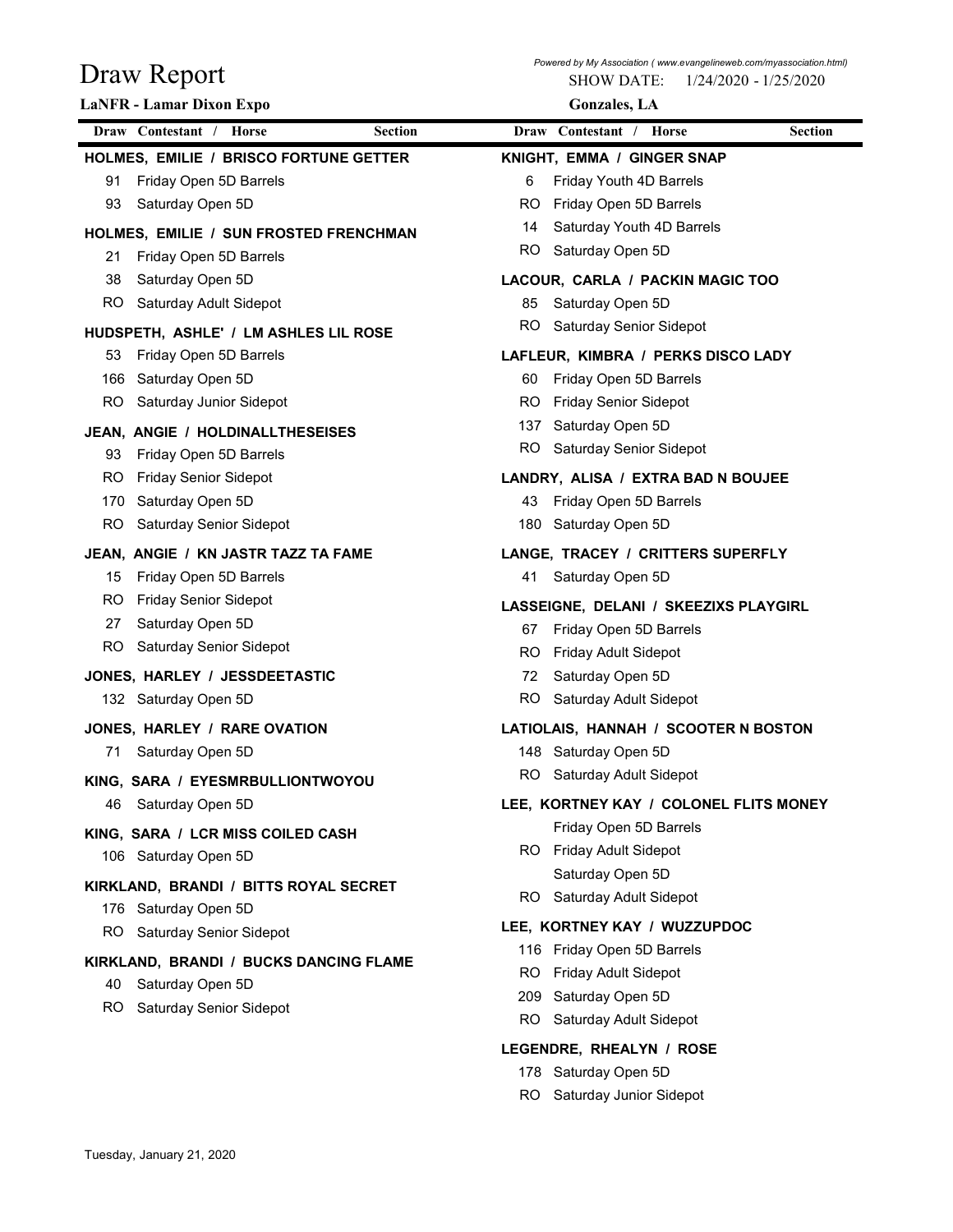| Draw Report<br>LaNFR - Lamar Dixon Expo                                      | Powered by My Association (www.evangelineweb.com/myassociation.html)<br><b>SHOW DATE:</b><br>1/24/2020 - 1/25/2020<br><b>Gonzales</b> , LA |                |
|------------------------------------------------------------------------------|--------------------------------------------------------------------------------------------------------------------------------------------|----------------|
| Draw Contestant / Horse<br><b>Section</b>                                    | Draw Contestant / Horse                                                                                                                    | <b>Section</b> |
|                                                                              |                                                                                                                                            |                |
| LITTLE, DANA / BUDDYS KIT<br>Friday Open 5D Barrels<br>35                    | MILLER, TAMMIE / BARRONS WATCH<br>Friday Open 5D Barrels<br>5                                                                              |                |
| RO.<br><b>Friday Senior Sidepot</b>                                          | Saturday Open 5D<br>15                                                                                                                     |                |
|                                                                              |                                                                                                                                            |                |
| LOPEN, TOREE / SAN D CALLIE<br>Saturday Open 5D<br>94                        | MILLER, TAMMIE / MS NICK BAR CHICADO<br>Friday Open 5D Barrels<br>44                                                                       |                |
| RO.<br>Saturday Junior Sidepot                                               | Saturday Open 5D<br>63                                                                                                                     |                |
|                                                                              |                                                                                                                                            |                |
| LOUQUE, LANI / MILLIE<br>Friday Youth 4D Barrels<br>9                        | MOLLIERE, SHAWNA / SMASHED CLEAT<br>56<br>Friday Open 5D Barrels                                                                           |                |
| Saturday Youth 4D Barrels<br>9                                               |                                                                                                                                            |                |
| Saturday Open 5D<br>64                                                       | MOORE, HAILEY / LEGENDS BELLA MONET                                                                                                        |                |
|                                                                              | Friday Open 5D Barrels<br>40                                                                                                               |                |
| LOUVIERE, ADDIEGRACE / OKA DEE SILVER ANNE<br>Saturday Youth 4D Barrels<br>6 | 114 Saturday Open 5D                                                                                                                       |                |
| RO.<br>Saturday Open 5D                                                      | MOSELEY, KATIE / PJH CEE ME FIREN BYE                                                                                                      |                |
|                                                                              | 20 Friday Open 5D Barrels                                                                                                                  |                |
| LOUVIERE, ADDIEGRACE / ZADA                                                  | 164 Saturday Open 5D                                                                                                                       |                |
| Saturday Youth 4D Barrels                                                    | MOSES, MORGAN / LUSTERS ROYALTY                                                                                                            |                |
| RO Saturday Open 5D                                                          | Friday Open 5D Barrels<br>99                                                                                                               |                |
| LOUVIERE, ELLE / BOYDS HOWIE DOIN                                            | 145 Saturday Open 5D                                                                                                                       |                |
| Friday Youth 4D Barrels<br>12                                                | <b>MOSES, MORGAN / MITOS OK BARMAID</b>                                                                                                    |                |
| Friday Open 5D Barrels<br>RO.                                                | 31 Friday Open 5D Barrels                                                                                                                  |                |
| Saturday Youth 4D Barrels<br>21<br>RO.<br>Saturday Open 5D                   | Saturday Open 5D<br>25                                                                                                                     |                |
|                                                                              | MUDD, KELLY / BAYOU A TRIPLE SHOT                                                                                                          |                |
| MARCEAUX, EMILY / WENDY                                                      | Saturday Open 5D<br>84                                                                                                                     |                |
| Friday Open 5D Barrels<br>33<br>RO.<br>Friday Junior Sidepot                 | RO Saturday Senior Sidepot                                                                                                                 |                |
| Saturday Open 5D<br>1                                                        | MURPHY, JULIE / FAMOUS EDDIE MOON                                                                                                          |                |
| RO.<br>Saturday Junior Sidepot                                               | Friday Open 5D Barrels<br>3                                                                                                                |                |
|                                                                              | Saturday Open 5D<br>13                                                                                                                     |                |
| MARSH, TISH / ASHLEY'S LUCKY LADY                                            | MURPHY, JULIE / HELLO GEORGIA                                                                                                              |                |
| Friday Open 5D Barrels<br>18                                                 | 115 Friday Open 5D Barrels                                                                                                                 |                |
| Saturday Open 5D<br>43                                                       | 201 Saturday Open 5D                                                                                                                       |                |
| MARSH, TISH / TANGO TOO                                                      | MURPHY, JULIE / REDNECK BAZINGA                                                                                                            |                |
| Friday Open 5D Barrels<br>94                                                 | Friday Open 5D Barrels<br>41                                                                                                               |                |
| 183 Saturday Open 5D                                                         | Saturday Open 5D<br>95                                                                                                                     |                |
| MATHERS, CHRISTIAN / JCS CATCHA STAR                                         | MURPHY, JULIE / ROCKSTAR RAGDOLL                                                                                                           |                |
| 78 Friday Open 5D Barrels                                                    | Friday Open 5D Barrels<br>80                                                                                                               |                |
| 121 Saturday Open 5D                                                         | 154 Saturday Open 5D                                                                                                                       |                |
| MCDONALD, KAYLA / LM HANNAH MONTANA                                          | NETTERVILLE, LINDSEY / ASGOODASPEACHGETS                                                                                                   |                |
| 152 Saturday Open 5D                                                         | Saturday Open 5D                                                                                                                           |                |
|                                                                              |                                                                                                                                            |                |
| MENARD, ADRIAN / PEPPYS POCO PETE                                            | RO Saturday Adult Sidepot                                                                                                                  |                |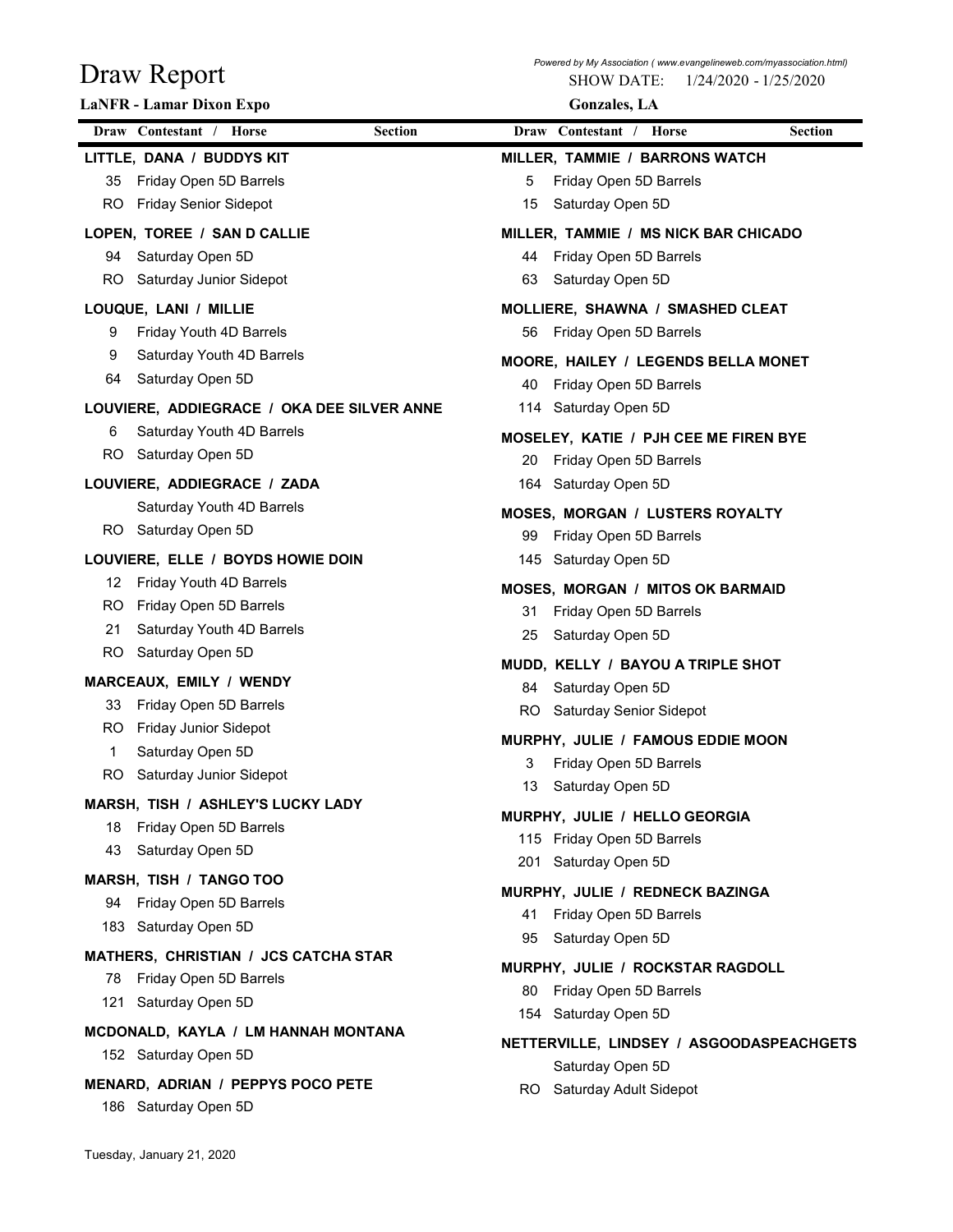| Draw Report                                              | Powered by My Association ( www.evangelineweb.com/myassociation.html)<br><b>SHOW DATE:</b><br>1/24/2020 - 1/25/2020 |
|----------------------------------------------------------|---------------------------------------------------------------------------------------------------------------------|
| LaNFR - Lamar Dixon Expo                                 | <b>Gonzales</b> , LA                                                                                                |
| Draw Contestant / Horse<br><b>Section</b>                | Draw Contestant / Horse<br>Section                                                                                  |
| NETTERVILLE, LINDSEY / COOL PERKS TA HEAVEN              | PEPITONE, KIM / SKIPS BRITCHES 006                                                                                  |
| Saturday Open 5D<br>21                                   | Saturday Open 5D<br>44                                                                                              |
| Saturday Adult Sidepot<br>RO.                            | RO.<br>Saturday Senior Sidepot                                                                                      |
| NETTERVILLE, LINDSEY / DASHIN TA KILL                    | PEPITONE, PIPER / MANDIE                                                                                            |
| Saturday Open 5D                                         | Saturday Youth 4D Barrels<br>16                                                                                     |
| Saturday Adult Sidepot<br>RO.                            | PHILLIPS, SARAH B / TOO SHY TA DANCE                                                                                |
| NETTERVILLE, LINDSEY / SMOKEN ENCENDER                   | Friday Open 5D Barrels<br>58                                                                                        |
| Saturday Open 5D<br>119                                  | Saturday Open 5D<br>89                                                                                              |
| RO.<br>Saturday Adult Sidepot                            | POOLEY, ELLA / BAE                                                                                                  |
| NOBLE, VICKIE / JOSE'                                    | Friday Open 5D Barrels<br>14                                                                                        |
| 139 Saturday Open 5D                                     | Friday Junior Sidepot<br>RO.                                                                                        |
|                                                          | Saturday Open 5D<br>18                                                                                              |
| NOBLE, VICKIE / SF DOWNTOWN GUY                          | RO.<br>Saturday Junior Sidepot                                                                                      |
| Friday Open 5D Barrels<br>55                             |                                                                                                                     |
| Saturday Open 5D<br>4                                    | POOLEY, ELLA / SUGAR                                                                                                |
| OSWALD, SHONNI / TAYLOR'S JAZZ                           | 101 Friday Open 5D Barrels<br>Friday Junior Sidepot<br>RO.                                                          |
| Saturday Open 5D<br>78                                   | 116 Saturday Open 5D                                                                                                |
| RO<br>Saturday Senior Sidepot                            | Saturday Junior Sidepot<br>RO.                                                                                      |
| PACE, DANA / CREDIT ME FAME                              |                                                                                                                     |
| Friday Open 5D Barrels<br>75                             | PRIMES, KAITLIN / CTR DRIFTWOOD LEO                                                                                 |
| <b>Friday Senior Sidepot</b><br>RO.                      | 125 Saturday Open 5D                                                                                                |
| Saturday Open 5D<br>100                                  | QUEBEDEAUX, PEYTON / DREAMER                                                                                        |
| Saturday Senior Sidepot<br>RO.                           | Saturday Youth 4D Barrels<br>8                                                                                      |
| PARNELL, JOSLYN / GET IT TA GO                           | 113 Saturday Open 5D                                                                                                |
| Friday Youth 4D Barrels<br>11                            | QUEBEDEAUX, PEYTON / JASMINE                                                                                        |
| Friday Open 5D Barrels<br>RO.                            | Saturday Youth 4D Barrels                                                                                           |
| Saturday Youth 4D Barrels<br>20                          | 206 Saturday Open 5D                                                                                                |
| RO.<br>Saturday Open 5D                                  | RAY, ELIZABETH / MRH RED MONEY                                                                                      |
| PARNELL, MIKKI / RAPPIN N DASHIN                         | 160 Saturday Open 5D                                                                                                |
| 142 Saturday Open 5D                                     | RO.<br>Saturday Adult Sidepot                                                                                       |
| RO Saturday Senior Sidepot                               | ROBERT, STEVIE / TOO SUEN TO SHINE                                                                                  |
| PATRICK, SARA / DUSTY ROAN BOOGER CL                     | Friday Open 5D Barrels<br>45                                                                                        |
| Saturday Open 5D<br>171                                  | 144 Saturday Open 5D                                                                                                |
| RO.<br>Saturday Adult Sidepot                            | <b>Saturday Senior Sidepot</b><br>RO.                                                                               |
| PEE, TAYLOR / PEYOTE                                     | ROBERTS, CLAIRE / PITTY PAT PEPTO                                                                                   |
| Friday Open 5D Barrels<br>83                             | Saturday Open 5D<br>68                                                                                              |
| Saturday Open 5D<br>169                                  | Saturday Junior Sidepot<br>RO.                                                                                      |
|                                                          |                                                                                                                     |
| PEPITONE, KIM / SF ONE MORE SHOT<br>110 Saturday Open 5D | ROBERTS, CLAIRE / POKERFACE FRENCHMAN                                                                               |
| RO Saturday Senior Sidepot                               | 134 Saturday Open 5D<br>RO Saturday Junior Sidepot                                                                  |
|                                                          |                                                                                                                     |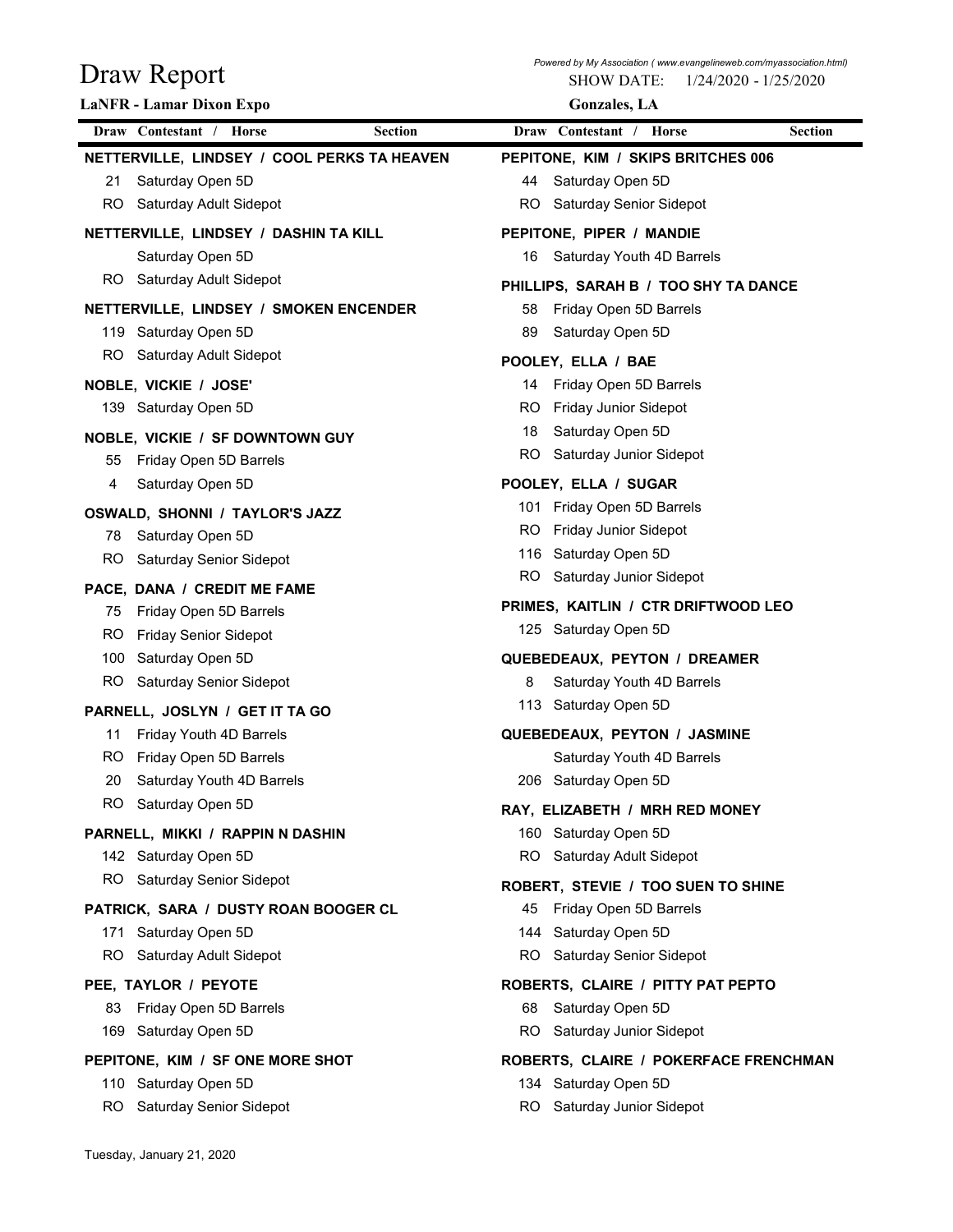| Draw Report<br>LaNFR - Lamar Dixon Expo                                                                                     | Powered by My Association (www.evangelineweb.com/myassociation.html)<br><b>SHOW DATE:</b><br>1/24/2020 - 1/25/2020<br><b>Gonzales</b> , LA                                      |
|-----------------------------------------------------------------------------------------------------------------------------|---------------------------------------------------------------------------------------------------------------------------------------------------------------------------------|
| Draw Contestant / Horse<br><b>Section</b>                                                                                   | Draw Contestant / Horse<br><b>Section</b>                                                                                                                                       |
| ROBERTSON, JESSICA / PERKS<br>157 Saturday Open 5D<br>ROBERTSON, JESSICA / SWAYZE                                           | SCHNEIDER, LAUREN / DASH OPEPPER<br>Saturday Youth 4D Barrels<br>24<br>Saturday Open 5D<br>73                                                                                   |
| Friday Open 5D Barrels<br>4<br>ROGERS, BELINDA / NF REDMAN ROGER<br>Saturday Open 5D<br>52<br>RO<br>Saturday Senior Sidepot | SCHULKENS, KARLEE / MY SECRET FLING 37<br>Friday Open 5D Barrels<br>81<br>Friday Junior Sidepot<br><b>RO</b><br>Saturday Open 5D<br>184<br><b>RO</b><br>Saturday Junior Sidepot |
| ROHMAN, APRIL / BELLE<br>Friday Open 5D Barrels<br>74<br>82<br>Saturday Open 5D                                             | SCHWARTZ, ANDIE / REBELS EASY JET<br>138 Saturday Open 5D                                                                                                                       |
| ROHMAN, TRISTA / MISS DO DA TEE<br>Friday Open 5D Barrels<br>69<br>RO<br>Friday Junior Sidepot                              | SCHWARTZ, ANDIE / STEAL MY VODKA<br>203 Saturday Open 5D<br>SCHWARTZ, ANDIE / STREAKIN TO PASSER                                                                                |
| 16<br>Saturday Open 5D<br><b>RO</b><br>Saturday Junior Sidepot                                                              | 24 Saturday Open 5D<br>SEALS, MARLEY / GAYBAR GOLD PEPPY                                                                                                                        |
| ROSE, SYDNIE / TOT<br><b>FRIDAY KIDDY BARRELS</b><br>SATURDAY KIDDY BARRELS                                                 | 103 Friday Open 5D Barrels<br>Saturday Open 5D<br>130<br>Saturday Adult Sidepot<br>RO                                                                                           |
| ROY, MONTANA / SASS ME IN FRENCH<br>Friday Youth 4D Barrels<br>RO Friday Open 5D Barrels                                    | SEALS, MARLEY / SPECIAL LIL OAK<br>Friday Open 5D Barrels<br>32<br>Saturday Open 5D<br>32                                                                                       |
| Saturday Youth 4D Barrels<br>Saturday Open 5D<br>RO.                                                                        | Saturday Adult Sidepot<br>RO.<br>SEALS, RAELYNN / CORNBREAD                                                                                                                     |
| ROY, MONTANA / SHADEAUX'S U ROCKIN<br>3<br>Friday Youth 4D Barrels<br>RO<br>Friday Open 5D Barrels                          | <b>FRIDAY KIDDY BARRELS</b><br>SATURDAY KIDDY BARRELS<br>SEAUX, CHEYENNE / GENUINE DOWN DASH                                                                                    |
| Saturday Youth 4D Barrels<br>4<br>RO<br>Saturday Open 5D                                                                    | Friday Youth 4D Barrels<br>RO Friday Open 5D Barrels                                                                                                                            |
| RYDER, KAITLYN / FRED<br>Saturday Open 5D<br>181                                                                            | Saturday Youth 4D Barrels<br>Saturday Open 5D<br>RO.                                                                                                                            |
| RYDER, KAITLYN / NUDE AND NAUGHTY<br>26<br>Saturday Open 5D<br>SAUCIER, CAMI / YELLER<br>Saturday Youth 4D Barrels          | SEAUX, CHEYENNE / JUNIOR'S PEPPY BAR<br>Friday Youth 4D Barrels<br>Friday Open 5D Barrels<br>RO.<br>Saturday Youth 4D Barrels<br>27                                             |
| SAUCIER, LAUREN / DIESEL<br>108 Saturday Open 5D<br>RO.<br>Saturday Adult Sidepot                                           | Saturday Open 5D<br><b>RO</b>                                                                                                                                                   |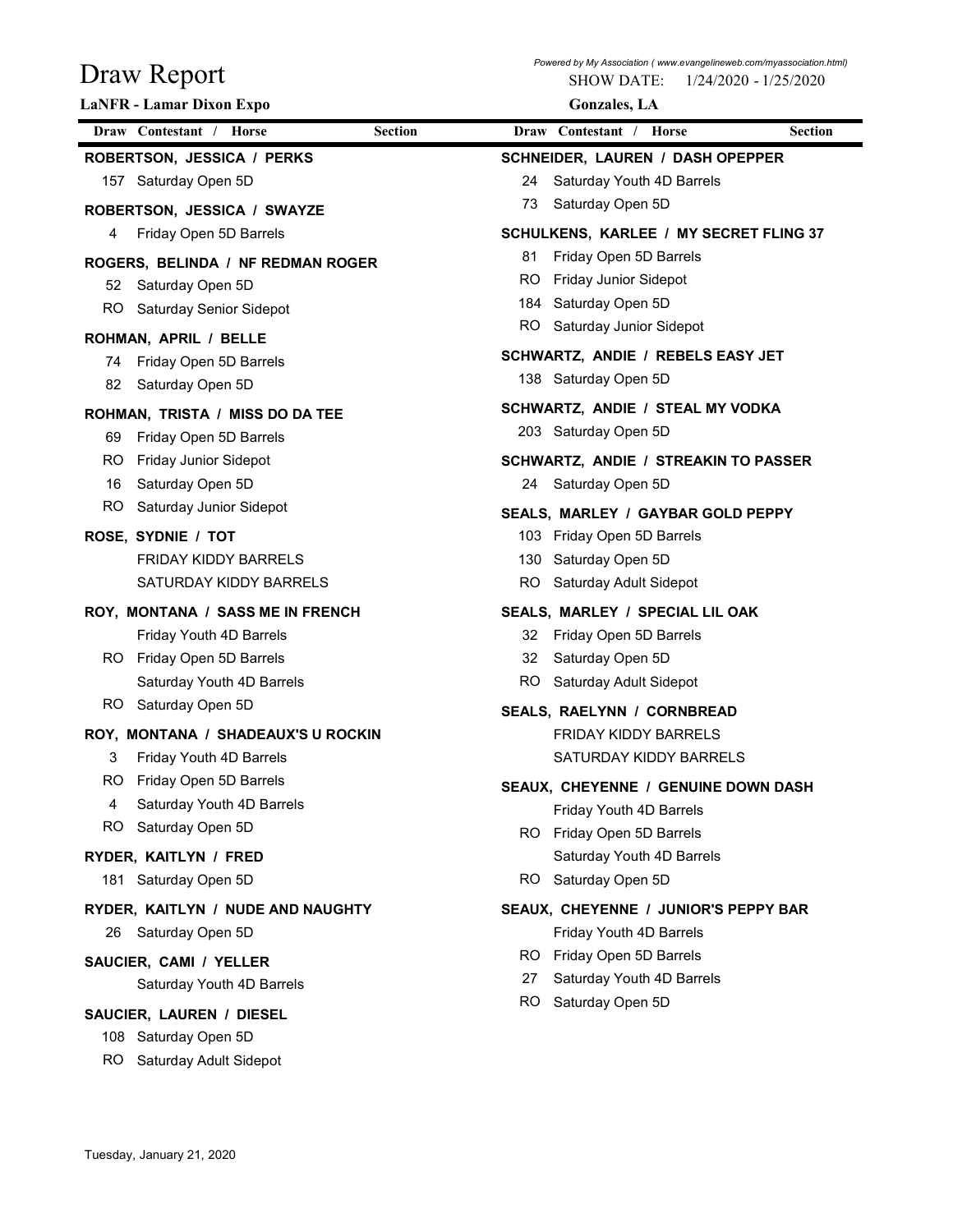| Draw Report                                                            | <b>SHOW DATE:</b><br>1/24/2020 - 1/25/2020                          |                |
|------------------------------------------------------------------------|---------------------------------------------------------------------|----------------|
| LaNFR - Lamar Dixon Expo                                               | <b>Gonzales</b> , LA                                                |                |
| Draw Contestant / Horse<br><b>Section</b>                              | Draw Contestant / Horse                                             | <b>Section</b> |
| SEAUX, CHEYENNE / RANGER PACKIN PISTOL<br>Friday Youth 4D Barrels<br>2 | SMITH, LAYNE / SISTER<br>Saturday Youth 4D Barrels<br>17            |                |
| Friday Open 5D Barrels<br>RO                                           | 146 Saturday Open 5D                                                |                |
| Saturday Youth 4D Barrels                                              |                                                                     |                |
| <b>RO</b><br>Saturday Open 5D                                          | SMITH, SHANNON / HORSE<br>Friday Open 5D Barrels<br>84              |                |
| SHELTON, OLIVIA / BLUE CINCO GAL                                       | <b>Friday Senior Sidepot</b><br>RO.                                 |                |
| Friday Open 5D Barrels<br>24                                           | Saturday Open 5D<br>102                                             |                |
| RO.<br>Friday Adult Sidepot                                            | RO<br>Saturday Senior Sidepot                                       |                |
| Saturday Open 5D<br>57                                                 | SPILLERS, SKYLAR / LAVEAUX                                          |                |
| RO<br>Saturday Adult Sidepot                                           | 105 Friday Open 5D Barrels                                          |                |
| SHELTON, OLIVIA / REACK QUICK                                          | RO.<br>Friday Adult Sidepot                                         |                |
| 90 Friday Open 5D Barrels                                              | 193 Saturday Open 5D                                                |                |
| RO.<br><b>Friday Adult Sidepot</b>                                     | RO<br>Saturday Adult Sidepot                                        |                |
| Saturday Open 5D<br>194                                                | SPILLERS, SKYLAR / TAPS GREY BADGER                                 |                |
| Saturday Adult Sidepot<br>RO                                           | Friday Open 5D Barrels<br>29                                        |                |
| SHIRLEY, ROBERT / EL MIXITO                                            | Friday Adult Sidepot<br>RO.                                         |                |
| Friday Open 5D Barrels<br>70                                           | Saturday Open 5D<br>70                                              |                |
| Friday Adult Sidepot<br>RO.                                            | Saturday Adult Sidepot<br>RO.                                       |                |
| 175<br>Saturday Open 5D                                                | SPIVEY, ANGEL / NIKKIS TWISTER                                      |                |
| <b>RO</b><br>Saturday Adult Sidepot                                    | Friday Open 5D Barrels<br>61                                        |                |
| SHOWS, SHELBY / JESS DASHING DIXIE                                     | 122 Saturday Open 5D                                                |                |
| Saturday Open 5D<br>34                                                 |                                                                     |                |
| Saturday Junior Sidepot<br>RO.                                         | SPIVEY, ANGEL / SPECIAL EYES FANTSY<br>Friday Open 5D Barrels<br>11 |                |
| SHOWS, SHELBY / MALIBU                                                 | Saturday Open 5D<br>23                                              |                |
| Saturday Open 5D<br>207                                                |                                                                     |                |
| Saturday Junior Sidepot<br>RO.                                         | SPIVEY, ANGEL / TASER ME BLUE                                       |                |
|                                                                        | 114 Friday Open 5D Barrels                                          |                |
| SHOWS, SHELBY / STICKY FRECKLES                                        | Saturday Open 5D<br>199                                             |                |
| 123 Saturday Open 5D<br>RO.<br>Saturday Junior Sidepot                 | STEELE, MACEE / NATIVE SMASHIN DIVA                                 |                |
|                                                                        | Friday Youth 4D Barrels<br>5                                        |                |
| SMITH, ANN / HORSE                                                     | Saturday Youth 4D Barrels<br>10                                     |                |
| Friday Open 5D Barrels                                                 | STONE, PENNY / FRENCHMANS PEEKABOO                                  |                |
| Saturday Open 5D<br>8                                                  | Friday Open 5D Barrels<br>36                                        |                |
| SMITH, ASHLEY / EVIE                                                   | <b>Friday Senior Sidepot</b><br>RO.                                 |                |
| Saturday Open 5D<br>187                                                | Saturday Open 5D<br>42                                              |                |
| SMITH, ASHLEY / TROUBLE FROM THE START                                 | Saturday Senior Sidepot<br>RO.                                      |                |
| Saturday Open 5D<br>61                                                 |                                                                     |                |
| SMITH, DEBBIE / HE'S FIRST JEWEL                                       |                                                                     |                |
| Saturday Open 5D<br>33                                                 |                                                                     |                |
| RO.<br>Saturday Senior Sidepot                                         |                                                                     |                |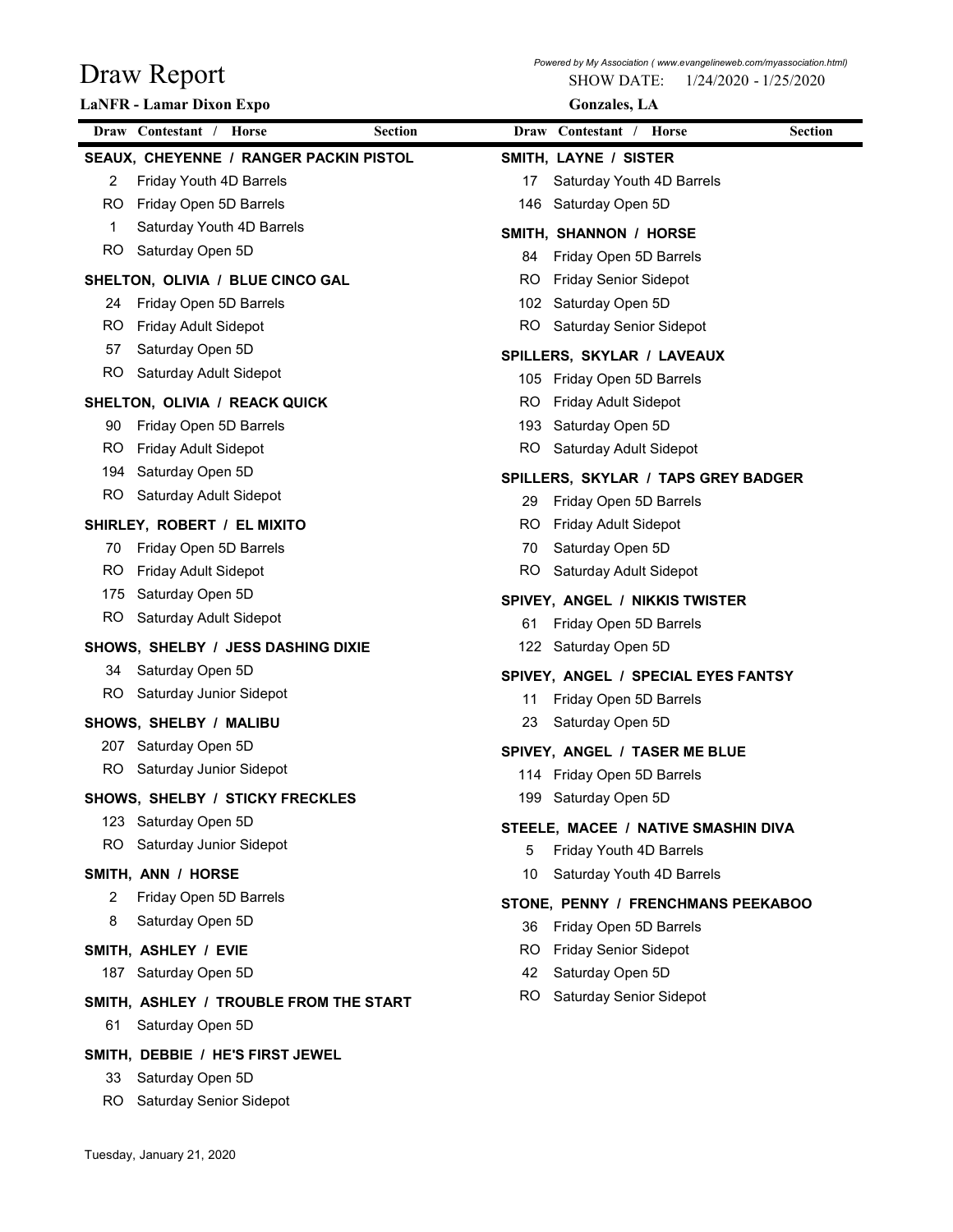| Draw Report                            | <b>SHOW DATE:</b><br>1/24/2020 - 1/25/2020                    |
|----------------------------------------|---------------------------------------------------------------|
| <b>LaNFR</b> - Lamar Dixon Expo        | <b>Gonzales</b> , LA                                          |
| Draw Contestant / Horse<br>Section     | Draw Contestant / Horse<br><b>Section</b>                     |
| SULLIVAN, ELLE / GET IT IN GOLD        | TAYLOR, GRACE / DASH TA BLUE                                  |
| Friday Open 5D Barrels                 | Friday Open 5D Barrels<br>47                                  |
| Friday Junior Sidepot<br>RO.           | Saturday Open 5D<br>91                                        |
| Saturday Open 5D<br>153                | THERIOT, SUMMER / HORSE                                       |
| <b>RO</b><br>Saturday Junior Sidepot   | Friday Open 5D Barrels<br>13                                  |
| SULLIVAN, ELLE / GOLD MASTERCARD       | Saturday Open 5D<br>17                                        |
| Friday Open 5D Barrels<br>95           | THERIOT, SUMMER / JJJ CINCO DE MAYO                           |
| Friday Junior Sidepot<br>RO.           | Friday Open 5D Barrels<br>87                                  |
| Saturday Open 5D                       | Saturday Open 5D<br>128                                       |
| Saturday Junior Sidepot<br>RO.         | THERIOT, TAYLOR / JIM                                         |
| SULLIVAN, ELLE / INDEFEASIBLE BJ       | Saturday Open 5D<br>87                                        |
| 30 Friday Open 5D Barrels              | THIBODEAUX, LILLIAN / SMOKEY                                  |
| RO.<br>Friday Junior Sidepot           | <b>FRIDAY KIDDY BARRELS</b>                                   |
| Saturday Open 5D                       | SATURDAY KIDDY BARRELS                                        |
| RO Saturday Junior Sidepot             | THIBODEAUX, MISTI / COLONIAL BAR BULLY                        |
| SULLIVAN, ELLE / VF STICK OF GOLD      | 117 Saturday Open 5D                                          |
| Friday Open 5D Barrels                 | <b>RO</b><br>Saturday Adult Sidepot                           |
| Friday Junior Sidepot<br>RO.           |                                                               |
| Saturday Open 5D<br>19                 | THOMPSON, HAILEY / BRUS GIRL                                  |
| <b>RO</b><br>Saturday Junior Sidepot   | Friday Open 5D Barrels<br>23                                  |
| SUMMERS, JODIE / SPENCERS PRIDE        | <b>Friday Junior Sidepot</b><br>RO.<br>Saturday Open 5D<br>39 |
| Friday Open 5D Barrels<br>51           | Saturday Junior Sidepot<br>RO.                                |
| Saturday Open 5D<br>79                 |                                                               |
| SUTTON, HEATHER / CEE HIM TRUCKIN BYE  | THOMPSON, HAILEY / DON'T HOPE BELIEVE                         |
| 133 Saturday Open 5D                   | 107 Friday Open 5D Barrels                                    |
| SUTTON, HEATHER / LITTLE PISTOL SENOR  | Friday Junior Sidepot<br>RO.                                  |
| 12 Saturday Open 5D                    | Saturday Open 5D<br>182                                       |
| TANKSLEY, BARBARA / DOLLS WONDER DOLLY | RO.<br>Saturday Junior Sidepot                                |
| 115 Saturday Open 5D                   | THORNTON, BOBBYGRACE / LIL AMSTERDAM COR                      |
|                                        | Friday Open 5D Barrels<br>26                                  |
| TANNER, SUSAN / JENA'S LUCKY TWIST     | <b>Friday Junior Sidepot</b><br>RO.                           |
| Friday Open 5D Barrels<br>37           | Saturday Open 5D<br>37                                        |
| Saturday Open 5D<br>161                | Saturday Junior Sidepot<br>RO.                                |
| TAUZIN, PAT / BUCKY                    | THORNTON, BOBBYGRACE / PRINCESS CHEYENNE                      |
| 75 Saturday Open 5D                    | 113 Friday Open 5D Barrels                                    |
| TAUZIN, PAT / FAME                     | Friday Junior Sidepot<br>RO.                                  |
| Saturday Open 5D                       | 205 Saturday Open 5D                                          |
| TAUZIN, PAT / OREO                     | Saturday Junior Sidepot<br>RO.                                |
| 179 Saturday Open 5D                   |                                                               |